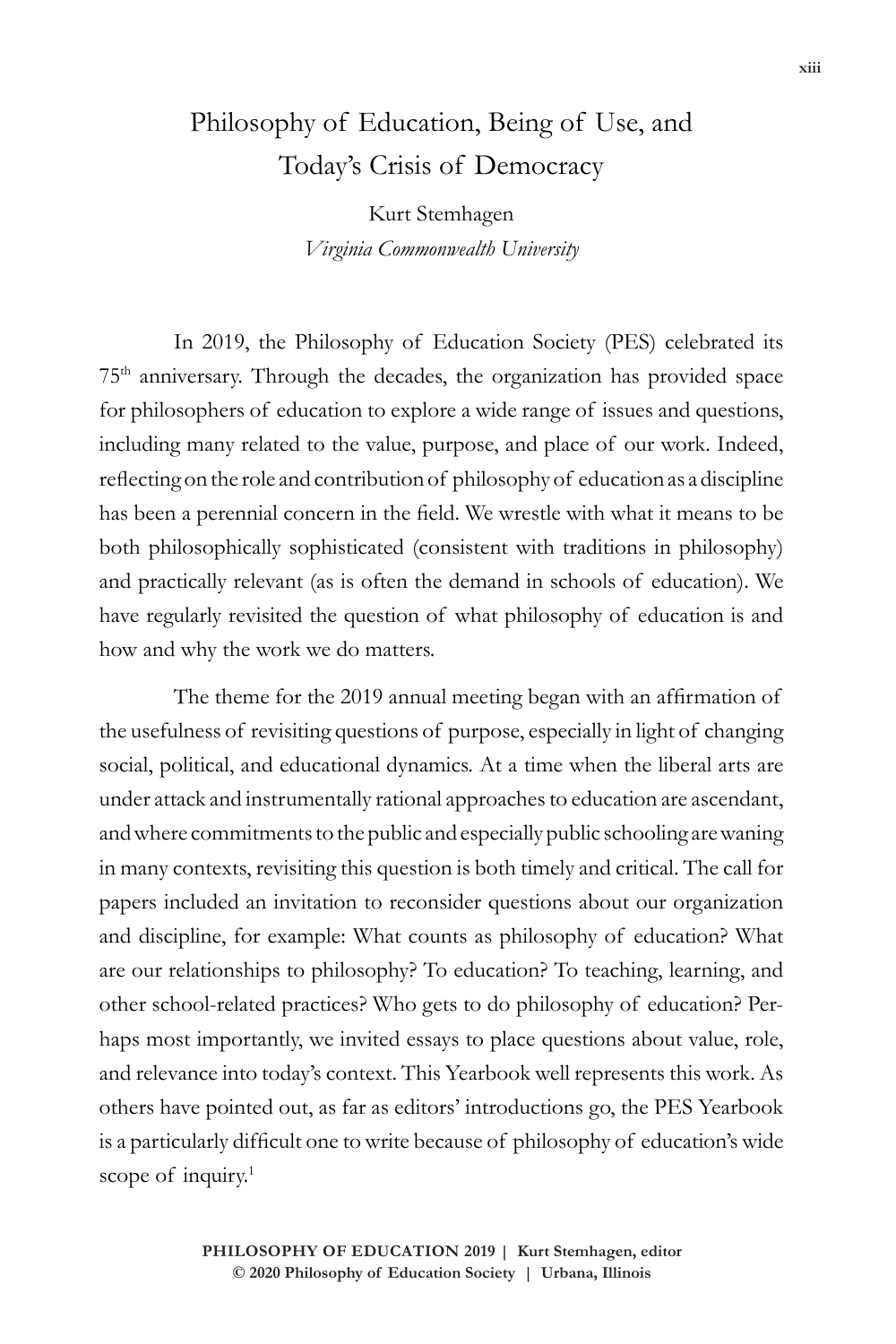While engaging with the conference program, I was struck by the presence of a definitive undercurrent—or maybe even a *surface* current—of scholarship related broadly to democracy. Perhaps the fact that there is more topical unity than usual is indicative of the state of the world. Indeed, the papers support the idea that these are perilous times for our democracy. Though the call encouraged engagement with practical/political problems, it was left largely to the imaginations of each scholar to determine what sort of problems merited philosophical scrutiny. Furthermore, as is our custom in PES, the call was truly wide open, and submissions did not need to address the theme at all. Yet, not only did the papers specifically find ways for philosophy of education to matter, but questions of democracy in our times were ubiquitous.

In the remainder of this introduction, I consider how this theme played out in Richmond at our 2019 meeting. Following precedent with past PES editors' introductions, I do not touch on all of the excellent papers and responses included in this Yearbook. I encourage readers to set some time aside to peruse this volume, for from start to finish it is full of what we do best; namely, providing careful and novel scrutiny of educational issues. In order to highlight this strand of democracy-oriented work, Kathy Hytten's Presidential Essay is offered as a frame for thinking about how democracy is wrestled with throughout the Yearbook. One can see a sort of call-and-response between Hytten's address and the democracy-oriented articles. Hytten describes many of the ways in which the academy, as an institution, discourages meaningful work.

Hytten's essay, "To Be of Use: Resisting Entrepreneurial Subjectivity," beautifully puts into words much of what I have felt but not been able to fully articulate as I have reckoned with making a career in philosophy of education during a time of a rising neoliberal, pseudo-meritocratic tide in higher education (and in wider society) in the U.S. Among other things, she wrestles with what it means to do philosophy, to be an academic, and to engage in these pursuits in ways that matter. She starts with Irwin Edman's evocative if aspirational claim that "philosophy is a conversation in which the soul catches fire,"<sup>2</sup> and she goes on to articulate how she chooses to think about what philosophy of education can contribute given her interest in doing engaged, social justice-oriented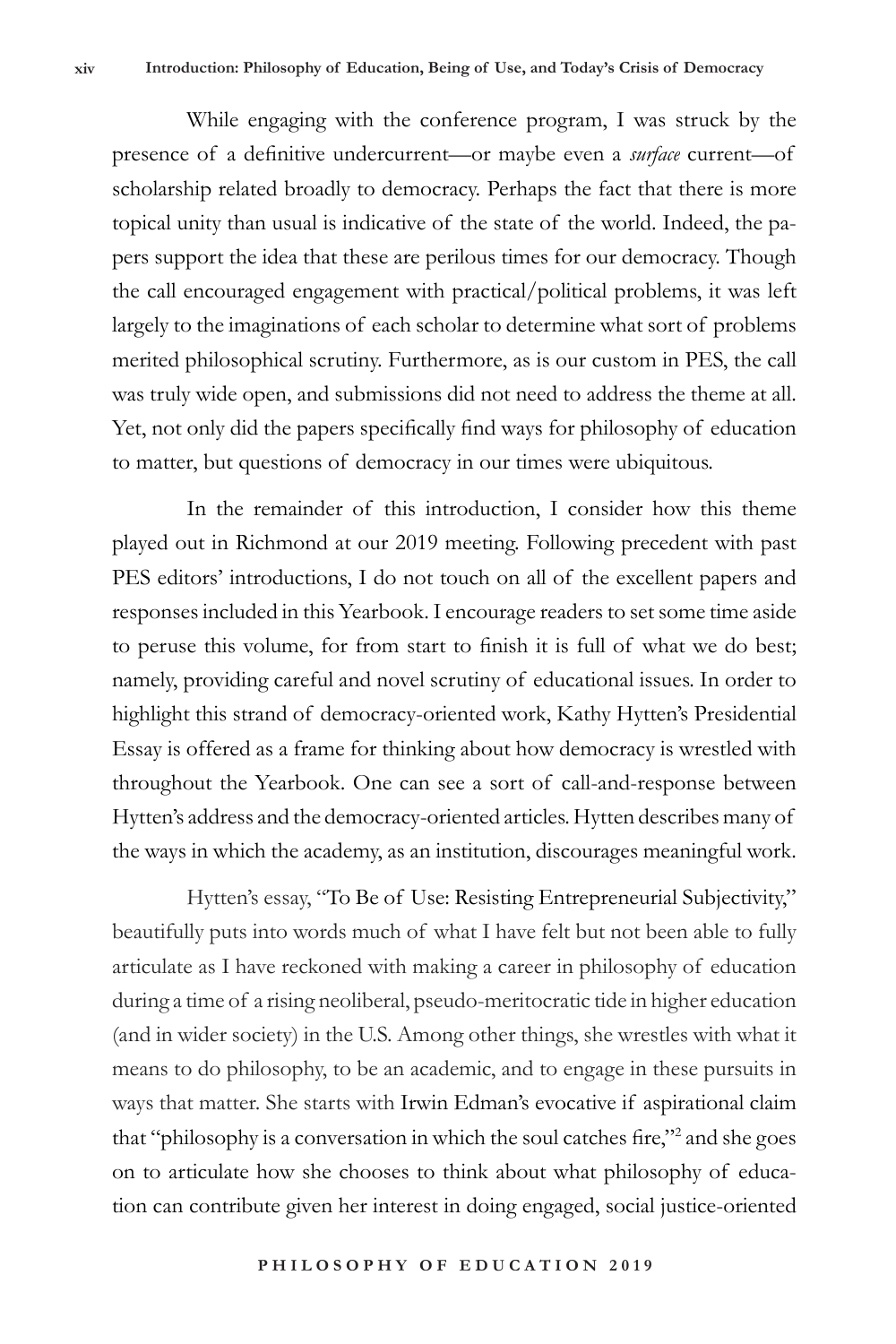philosophical work. Her three areas of focus concern thinking clearly, listening openly, and acting ethically. She makes a compelling case that all three are valuable aims given the quest to be useful as a faculty member. For philosophers of education, I see these three directives as having great potential to serve as a litmus test for helping us think about how we can do meaningful work.

Particularly helpful was Hytten's recognition that we exist in a world that isn't all that conducive to producing meaningful work. She advocates for a mix of subversion and finding ways to do good work within the flawed constraining parameters of the academy. For example, her citations pay homage to some of the philosophers of education that have mattered to her. She pays heartfelt and thoughtful respect to those who have inspired her while also advancing these colleagues in the neoliberal system—very clever. Hytten describes what she sees as some of the problems in the academy that make doing meaningful work difficult, and she provides some prescription for what ails us.

Of the group of articles that foreground democracy, like Hytten's essay, most had elements of both description and prescription. In other words, the authors describe what they see as a particular crisis in democracy, and then, to varying degrees they offer/prescribe correctives. Ellis Reid's "School Closures, Community Goods, and (Mis)Recognition" serves as a clear example of an article that foregrounds the description of some aspects of the crisis in democracy. Reid provides three primary critiques: school closings, reductive approaches to decision making, and Brighouse's proposed remedy to these reductive approaches. Another example of work that focuses on articulating a problem is Barbara Thayer-Bacon's impassioned and even raw description of the immorality of zero tolerance approaches to justice, from school policy to immigration. In "Vulnerable Children and Moral Responsibility: Loss of Humanity," Thayer-Bacon suggests that an ethics that centers care and justice is needed as a foundation for ways of thinking that can begin to combat the loss of humanity that zero tolerance approaches have supported. Reed Underwood's "A New Heart Pulses: Democracy as Metaphysics, Poetics of Social Hope, and Utopian Pedagogies" is an example of prescription-focused work. Underwood makes a case for a redefinition and reinvigoration of utopian discourse, and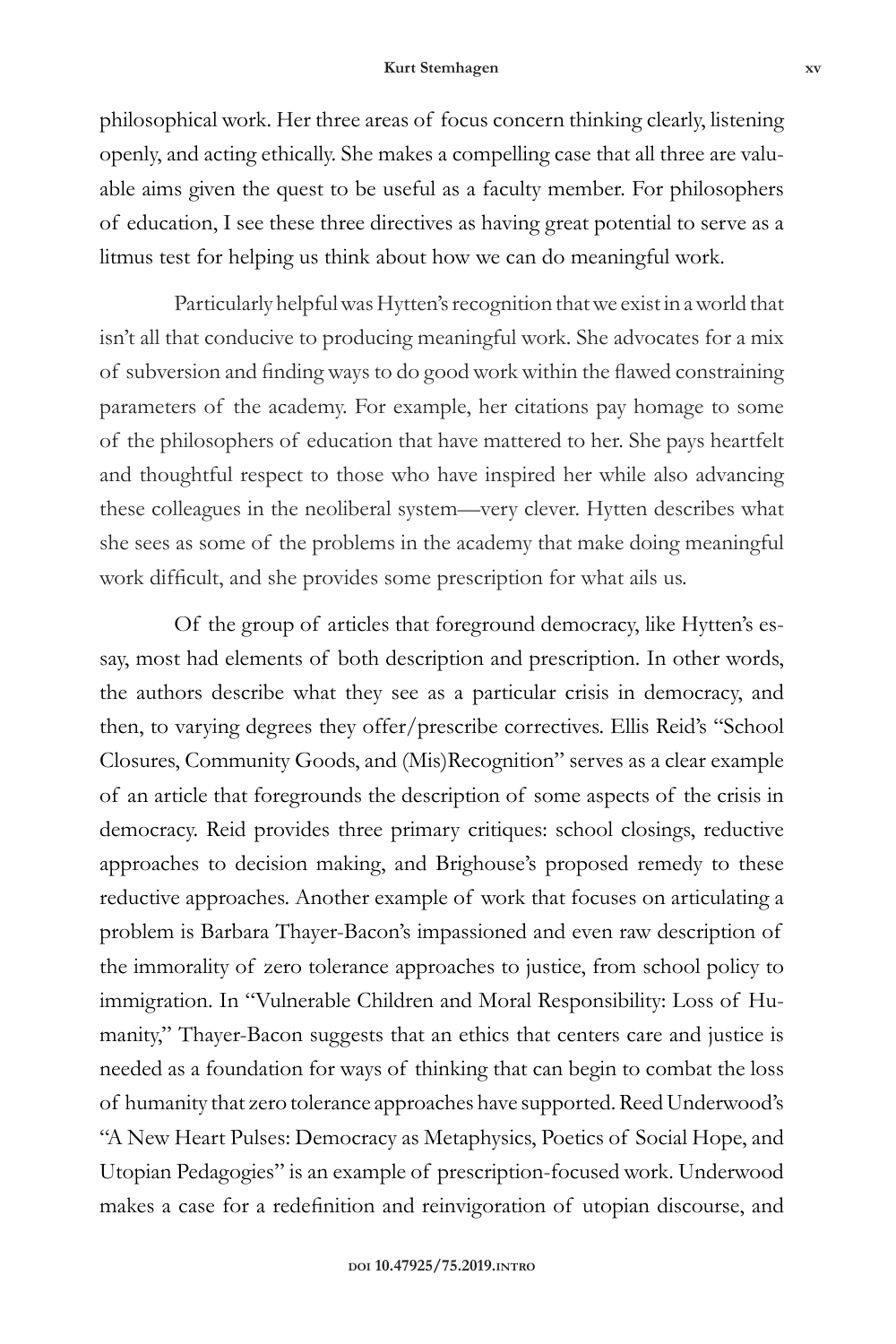of the development of utopian pedagogies as a way to equip citizens with the ability to blend technical and moral interests as we attempt to build a future for our democracy.

Space prohibits much more engagement with specific texts here, but I do want to point out some of the other excellent work on democracy present in this Yearbook. In "Every Tool is a Weapon if You Hold it Right: Solidarity, Civics Education, and Use-Oriented Politics," Derek Gottlieb and Amy Shuffelton critically engage with how identity politics and citizenship play out in our democracy. Adi Burton's "Now What? Encountering the Risk of Action in Activism and Education" draws on Arendt's theory of political action to point toward ways of rethinking aspects of schooling. Barbara Applebaum tackles the deeply disturbing plunge in civility in public discourse in "False Equivalences, Discomfort, and Crossing the Line of Civility: Who is Afraid of Incivility?" Finally, in "#NeverAgainMSD Student Activism: A Response to Ruitenberg's 'Educating Political Adversaries'," Kathleen Knight Abowitz and Dan Mamlok consider a specific instance of the challenges for citizenship education related to youth activism.

In closing, I want to take this opportunity to encourage readers to spend some time with this volume—it is worth it. I'd like to thank the Philosophy of Education Society for the opportunity to serve as program chair and as editor of this volume. It was truly a labor of love, and if I played any role at all in shifting the focus of the Society and the field toward the contemporary crisis in democracy and a more general focus on the usefulness of our work, then I am proud and humbled. Finally, I'd like to thank everyone—particularly the program committee and the society's board/officers—who went above and beyond to help make the 2019 meeting and this Yearbook possible. You are too numerous to mention by name, but you are appreciated. The Society (and our discipline of philosophy of education, too) can only be as good, as influential, and as enduring as the work we are willing to come together and do on its behalf. I offer the *Philosophy of Education Yearbook 2019* as an artifact of this collective effort.